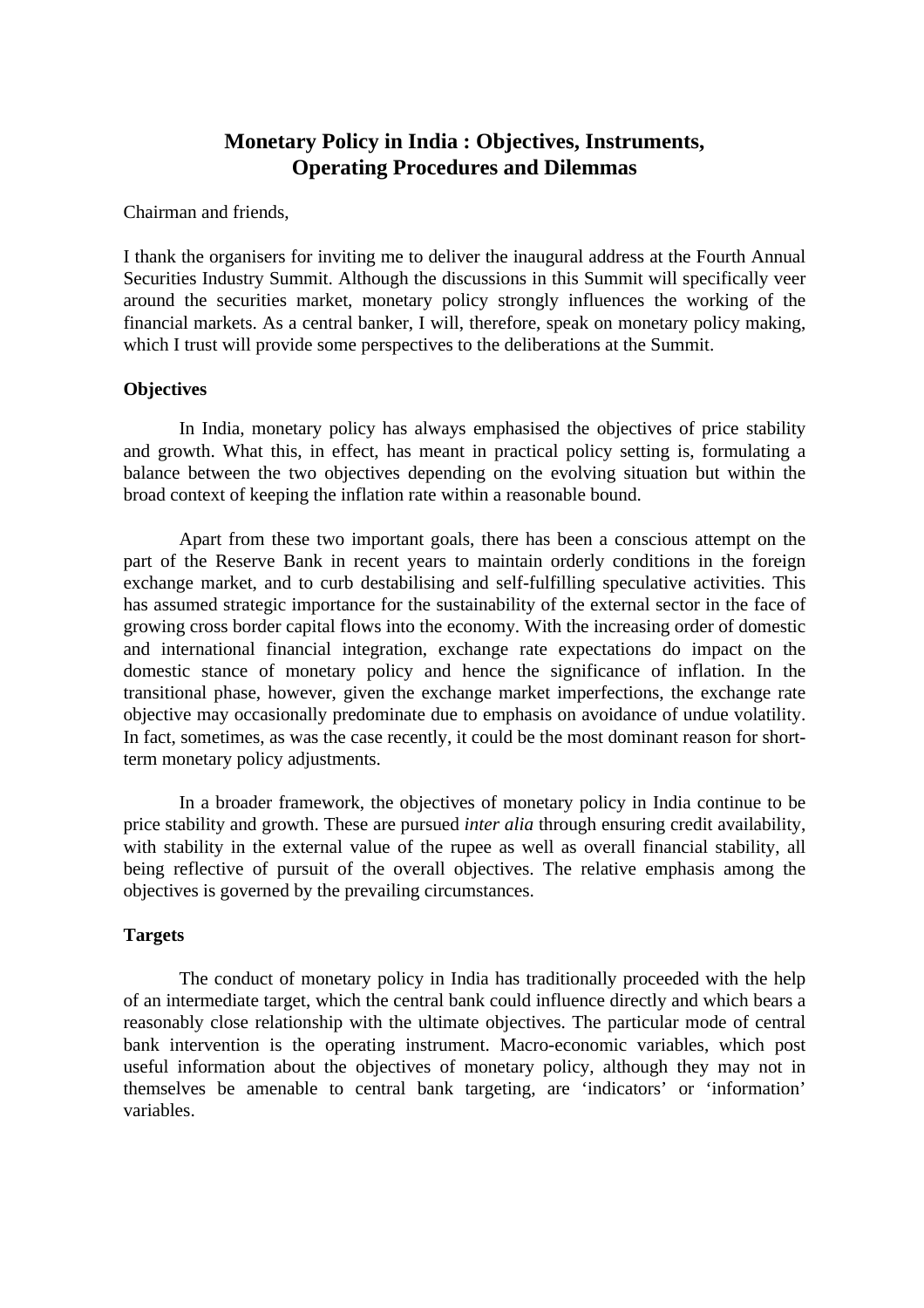The Reserve Bank of India (RBI) sets indicative broad money (M3) expansion targets in line with the expected rate of growth of GDP and a tolerable level of inflation. Consistent with the targeted level of broad money expansion, is a desired level of reserve money expansion. The order of the reserve money expansion, however, has to be consistent with the likely fiscal and external payments position, since the main sources of reserve money expansion are net RBI credit to government and net foreign exchange assets. The targeted M3 expansion is publicly announced through the Governor's statement on monetary and credit policy. The broad money target is also supported by a number of other indicators such as movement in interest rates, exchange rate and availability of credit to productive sectors of the economy.

Monetary target is premised on a stable demand function for money. In the Indian context, a number of earlier studies on the demand for money have demonstrated that it is stable. Dr.Rangarajan demonstrated that money demand equations provide reasonable predictions of average changes in prices over a medium-term horizon of 4-5 years, though not necessarily on a year-to-year basis. In essence, the concern was with the long-run stability of the money demand function in terms of its most proximate determinant, i.e. real GDP, rather than its short-term behaviour. Most recent studies in RBI examined the stability of the money demand equation using a number of alternative procedures. While these tests showed parameter shifts, they did not point to parameter instability. In the 1990s, the monetary targets were set either as point targets or in a narrow range implying scope for missing point targets, but it has to be recognised that a wider range would question the credibility, diluting the very objective of targeting.

The pressures on monetary expansion in the earlier part of targeting exercise emanated from monetisation of fiscal deficit and later on from capital inflows. During the period 1985-92, net RBI credit to Central Government accounted for over 96 per cent of the monetary base, which was reduced to about 65 per cent in the subsequent period during 1993-98, with corresponding increase in net foreign exchange assets of the RBI.

Although the practice of automatic monetisation of the budgetary deficit was done away with, effective from April 1997, it can significantly reduce the pressure on monetisation only if the size of the Central Government's market borrowing programme is kept within reasonable limits. However, there is a qualitative difference, since the RBI has some flexibility now in respect of the extent of its support to Government borrowing programme.

With increasing market orientation of the financial structure and international capital flows, monetary policy responds to developments on an ongoing basis. In an administered interest rate and exchange rate regime, the quantity variables dominated and transmitted monetary policy impulses. However, external and financial sector reforms have since enhanced the sensitiveness of quantity variables to their market determined price, i.e. interest rate and exchange rate.

It must be recognised that in recent times, the emphasis has also been on closely monitoring different indicators apart from relying on the intermediate target. For aiming at the intermediate target (viz., broad money) the underlying operating target is reserve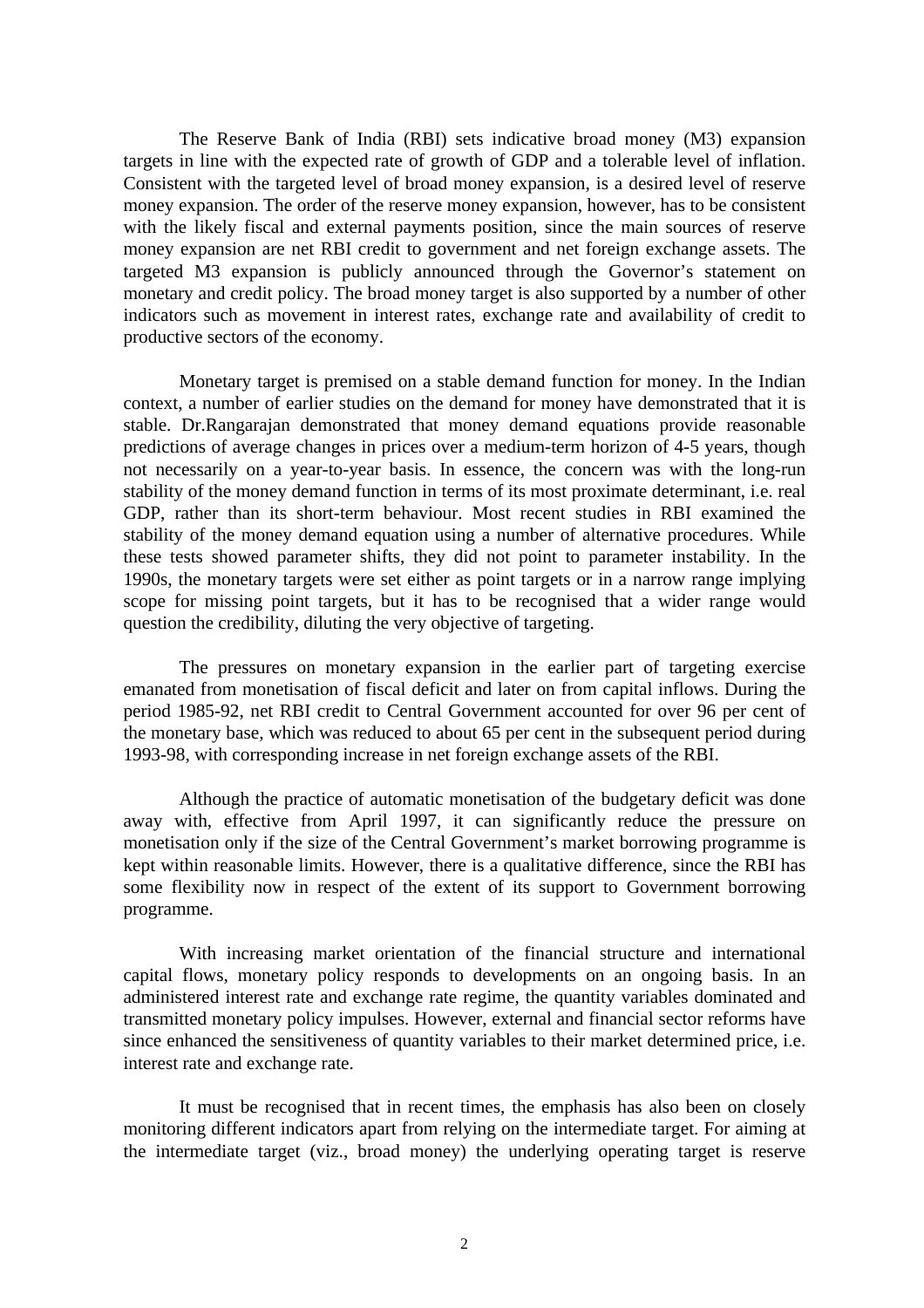money, particularly the banks' reserves, while the supplementary operating target is the short-term interest rate proxied generally by the overnight call money rates.

### **Operating Procedures and Instruments**

The reforms in the monetary and financial sectors have enabled the RBI to expand the array of instruments at its command. As already mentioned, the operational target of monetary policy continues to be banks' reserves which is controlled by changes in reserve requirements effected mainly through the instruments of cash reserve ratio (CRR). However, the use of CRR as an instrument of monetary control is sought to be deemphasised and the liquidity management in the system is increasingly undertaken through open market operations (OMO), both outright and repos.

In view of the overall downward movement in CRR, except on occasions of exchange rate volatility, the excess liquidity in the system is mopped up by outright sales of government securities by RBI. Over the reform period, the market absorption of government securities was facilitated by reforms in the government securities market, which ensured market related rates of interest and thus some of the basic conditions were provided for developing a secondary market.

The short-term liquidity management is also aided by conduct of repos on a regular basis. Usually, the RBI conducts repos for a maturity of up to 14 days, which is the cycle for reserve requirements. Recently, the RBI has been conducting 3-4 day fixed rate repos to absorb very short-term liquidity and to even out money market rates, especially overnight call money rates. The repo rates and the amounts tendered in the repo auctions, apart from reflecting liquidity conditions, provide a floor for the overnight call money rates. In the event of tight liquidity conditions, the RBI's liquidity support to primary dealers (PDs) enables it to directly intervene in the market, thereby moderating pressures on the overnight call money rates.

The RBI also reactivated the Bank Rate in April 1997 as a reference rate and as a signalling device to reflect the stance of monetary policy. The interest rates on different type accommodation from the RBI including refinance are linked to the Bank Rate. The activation of the Bank Rate endowed the RBI with an additional instrument. It must be noted that the announcement impact of Bank Rate changes has been pronounced on the prime lending rates of commercial banks.

The refinance window of the RBI provides an additional instrument for influencing reserves. Until recently, the RBI provided two types of refinance facilities to banks - export credit refinance and general refinance. While the former facility is formula based and is extended to banks against their outstanding export credit eligible for refinance, the latter facility was provided to enable banks to tide over their temporary liquidity shortages.

The general refinance window has since been replaced by a Collateralised Lending facility (CLF) within the overall framework of an Interim Liquidity Adjustment Facility (ILAF).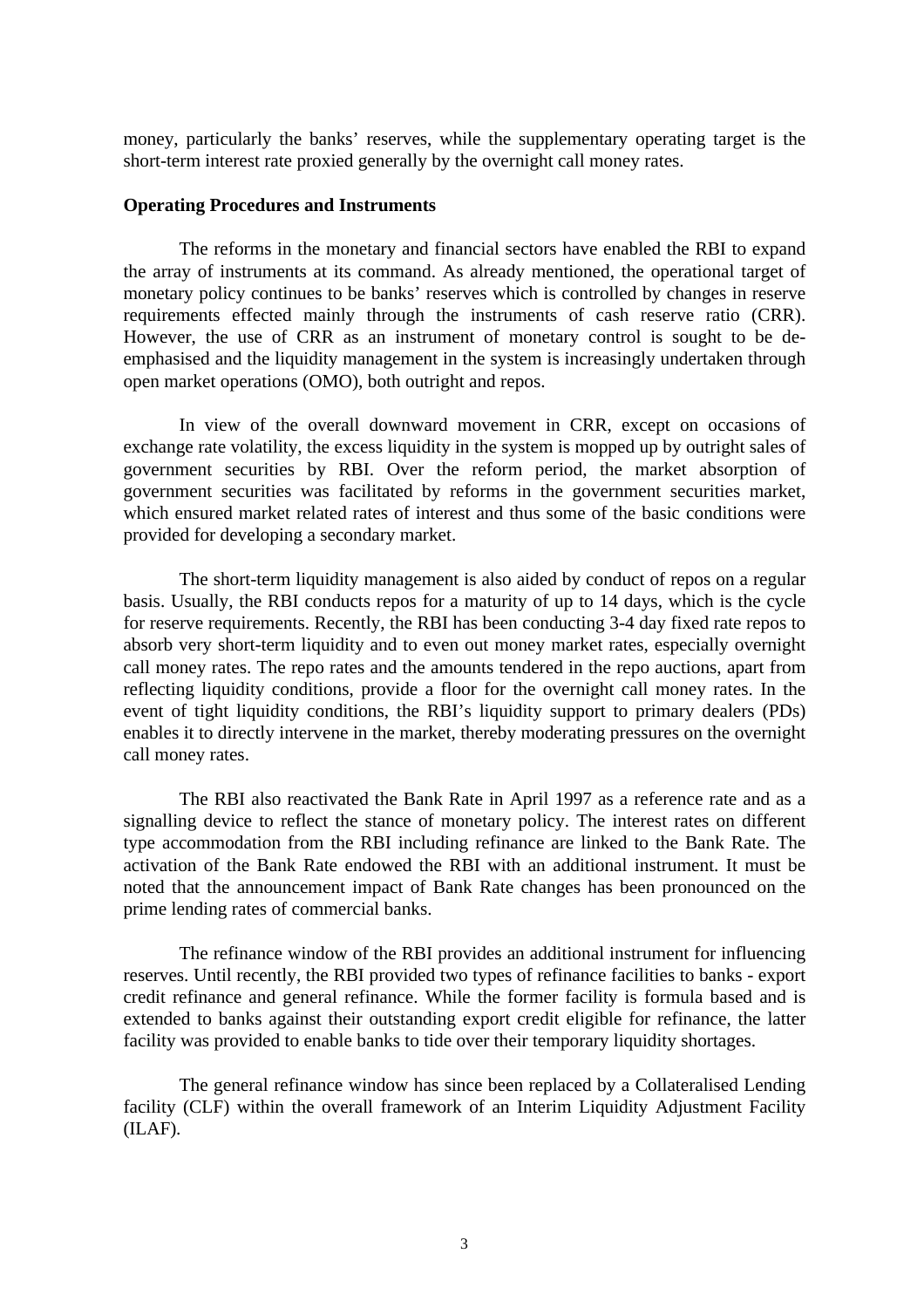Currently, the liquidity management at the short end is in the form of ILAF. Liquidity is injected by the RBI through CLF to banks, export credit refinance to banks, and liquidity support to PDs. All these facilities are available subject to quantitative limits [formula-based] for specified duration and at the Bank Rate. Additional limits could be availed by banks under Additional Collateralised Lending Facility (ACLF) and by PDs at two percentage points above the Bank Rate. Absorption of liquidity will continue to be through fixed rate repo i.e., at repo rate announced on a day to day basis. These are supplemented by OMO in Government dated securities and Treasury Bills by the RBI. OMO involve decisions by the RBI on a daily basis or even intra-day basis in regard to the quantities and the cut-off yields at which the dated securities and Treasury Bills are operated upon. It may be noted that these operations are in the given framework of the CRR that directly affects liquidity and the Bank Rate. Often, the periodic Treasury bill auctions by RBI, themselves provide opportunities for the RBI to signal its overall stance on the appropriateness of interest rate and liquidity.

Thus, the ILAF provides a mechanism by which liquidity would be injected at various interest rates, and absorbed when necessary at the fixed repo rate, so that the volatility in the money market is minimised and the market operates within a reasonable range.

At present, there is no formal corridor for market interest rates, but the Bank Rate often has provided an upper bound and the fixed repo rate provided the lower bound. In a sense, an informal corridor exists for short-term interest rates and the introduction of ILAF has facilitated the evolution of this corridor.

The experience with the movements in the interest rates and exchange rate in the last two yeas has increasingly reflected the integration among various market segments. The interest rates of major market instruments [91-day and 364-day Treasury Bills, Commercial Paper and Certificate of Deposit] in recent period show some correlation with reasonable speed of adjustment, which augers well for some element of targeting of interest rates in the conduct of monetary policy.

#### **Dilemmas**

Monetary management poses dilemmas not only at the analytical level but also at the operational level. In fact, some of these dilemmas have been articulated in the recent policy statements of Governor Bimal Jalan.

First, the basic dilemma arises out of the trade off between growth and inflation. Although a consensus has emerged on the basis of empirical evidence that in the long run there is no trade off between employment and inflation, it is the inconclusive evidence in the short-run that poses a challenge for monetary management. Given the deleterious effects of inflation on distribution of income, there is an imperative need in developing countries to keep the inflation rate as low as possible. In the last year's Economic Survey, it was stated that "As world inflation rates are currently of the order of 0 to 3 percent, 4 to 6 percent inflation rate could be regarded as an acceptable level for India at present." This order of inflation has been, it may be noted, built into the monetary operating framework of the RBI.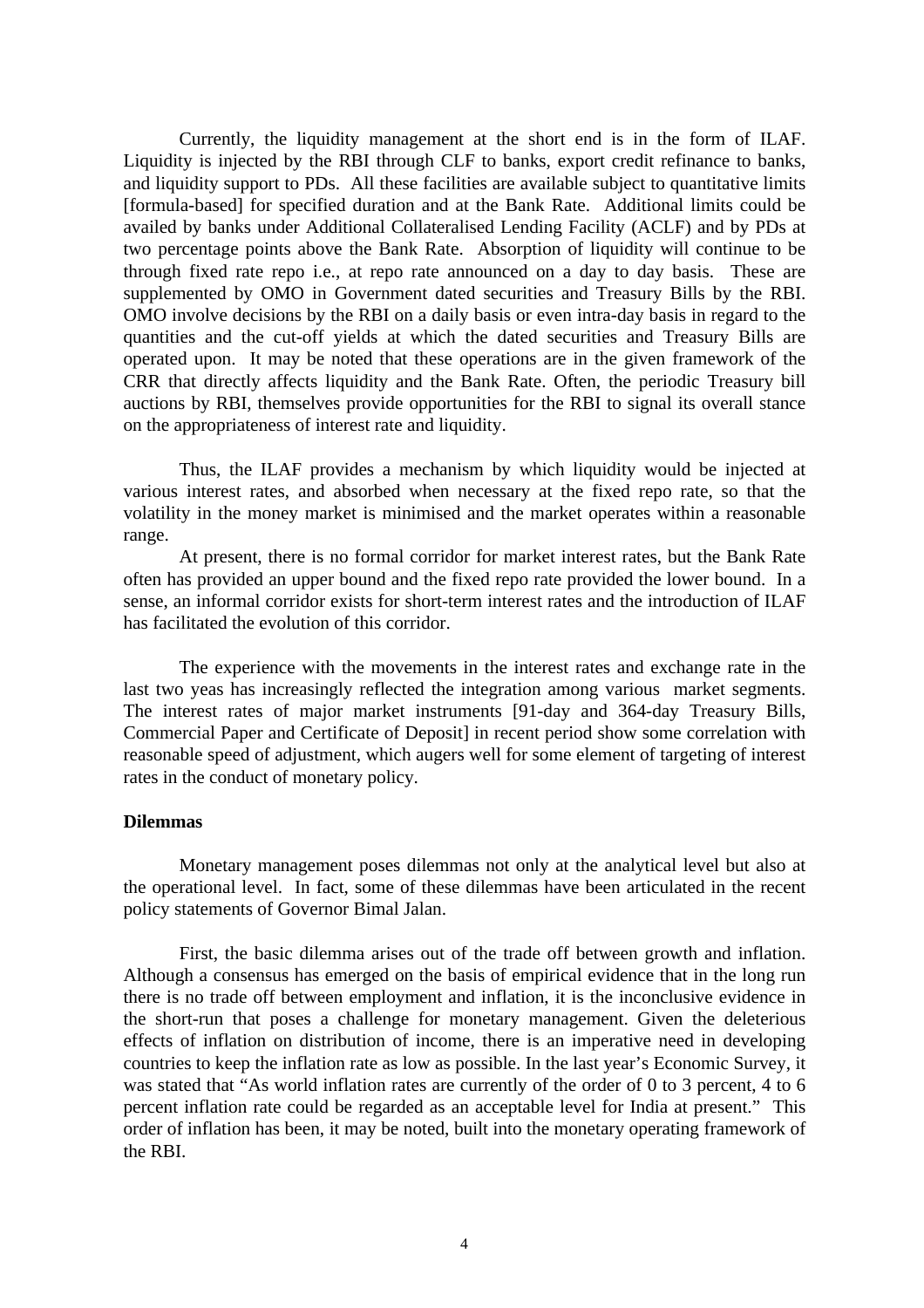Secondly, even a moderate inflation rate poses a dilemma in an open economy. If the domestic inflation rate of an economy, however low it may be, is higher than the average inflation rate of its trading partners, it puts pressure on the exchange rate. In this context, the question of simultaneous balance of the internal and external sectors becomes a major issue.

Thirdly, in a dynamic setting, when the financial markets are continually evolving, and payment systems and technology are changing, one may not find a clear cut evidence of stability in the money demand, which is taken as a basis for intermediate targeting; and in such circumstances, one needs to look also at other relevant indicators. It is not that such dilemmas are specific to us and by and large, countries follow a menu approach or a 'check list' to track a number of relevant variables.

Fourthly, the dilemma that the central bank faces as a manager of public debt and the monetary authority is well known. While the former may require keeping its cost low, the latter may demand a reduction in the extent of government debt that it holds, considering the impact it has on aggregate expenditures and thus on demand. The marketborrowing programme of the government is determined by the fiscal parameters, but the size of the government debt impacts on the interest rates in the economy and it should be clearly recognised that there is a limit to the extent of market borrowing that the central bank can support. These dilemmas can be resolved through proper fiscal monetary coordination.

Fifthly, the conflict between roles of the regulator / supervisor and as a conductor of the monetary policy has often been discussed. This is illustrated by the case of a central bank, as a monetary authority, which may require to reduce the liquidity in the system by raising the rate of interest. But, such a rise in the rate of interest could be detrimental to the interests of the weak banks. Similarly, while tightening prudential norms, the central bank has to take into account its impact on banking systems' capacity to intermediate credit.

Finally, in an open economy, the potential conflict between the interest rate and exchange rate objectives could arise when short-term and volatile capital flows occur. For example, the bouts of volatility in exchange rate experienced by us recently necessitated that market conditions are rendered less liquid even if it meant that the interest rates are kept high. This policy has implications for promoting domestic output growth in that the interest rates may for this purpose, be required to be kept at moderate levels. But the larger objectives of evading the likely potential disruption of domestic activities arising out of an exchange rate crisis should also be kept in view.

## **Conclusion**

As part of financial sector reforms, a number of steps have been taken to enhance the effectiveness of monetary policy, and these include, improvement in the payments and settlement systems, development of secondary market in government securities with a diversification of investor base, reduction in non-performing assets, introduction of ALM guidelines, and reduction in the overall transactions costs. In particular, the recent